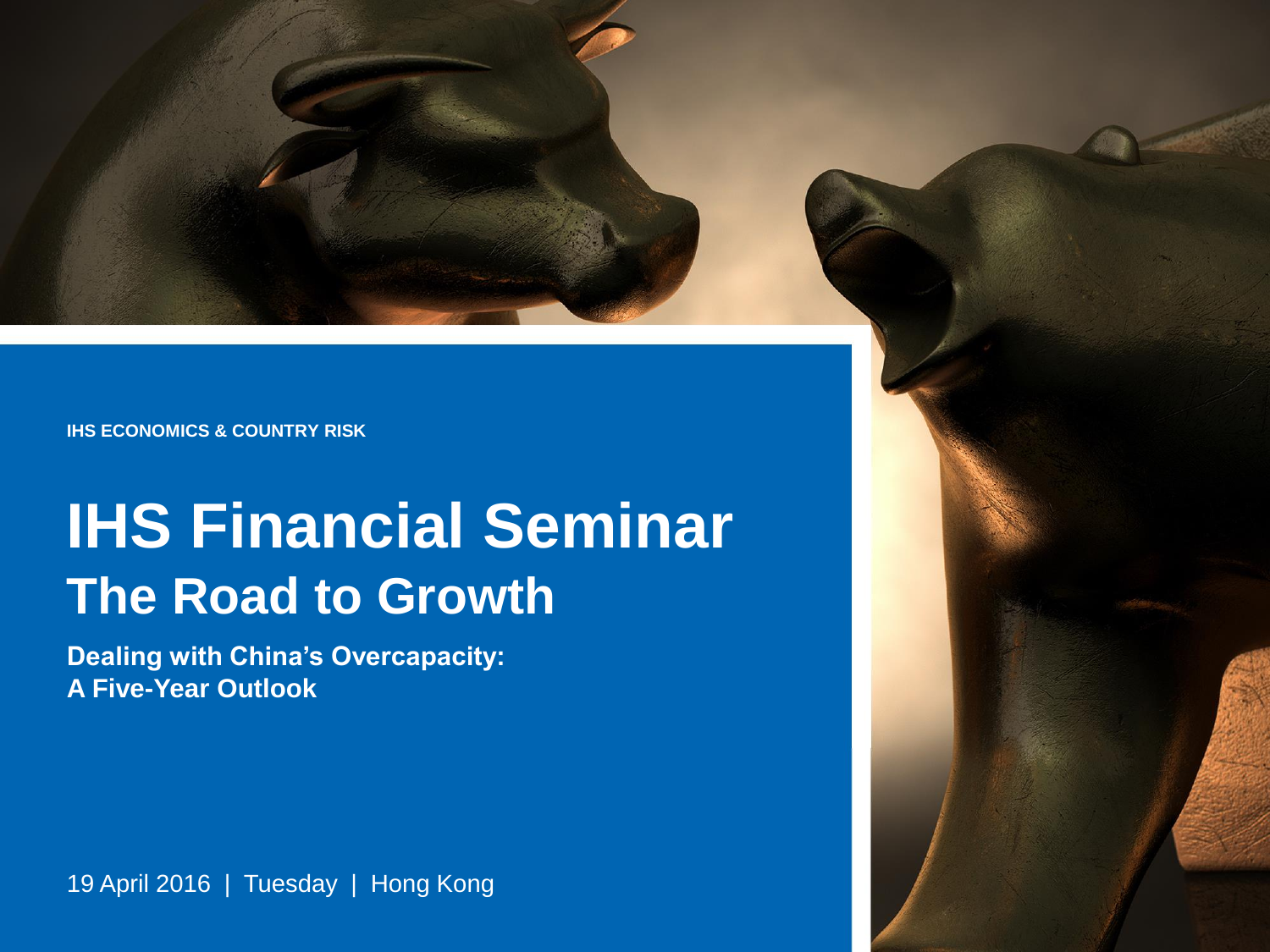Presentation

**China Regional Service**

## **China's Economic Transition: Separating Fact from Fiction**

April 2016

ihs.com

**Brian JACKSON**, Senior Economist, +86(0)10 65334515, [Brian.Jackson@ihs.com](mailto:Brian.Jackson@ihs.com)

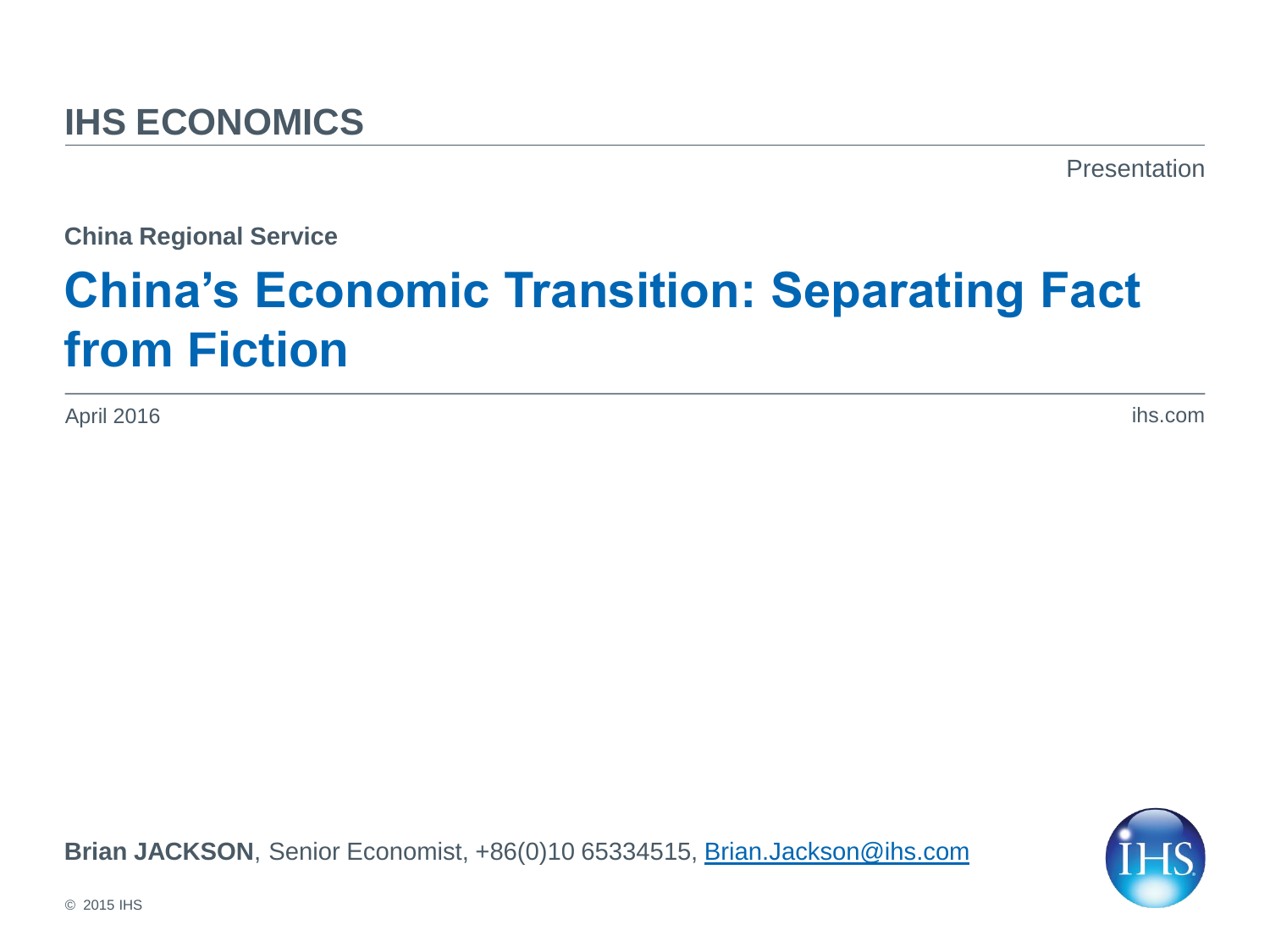### **Restructuring during China's economic slowdown**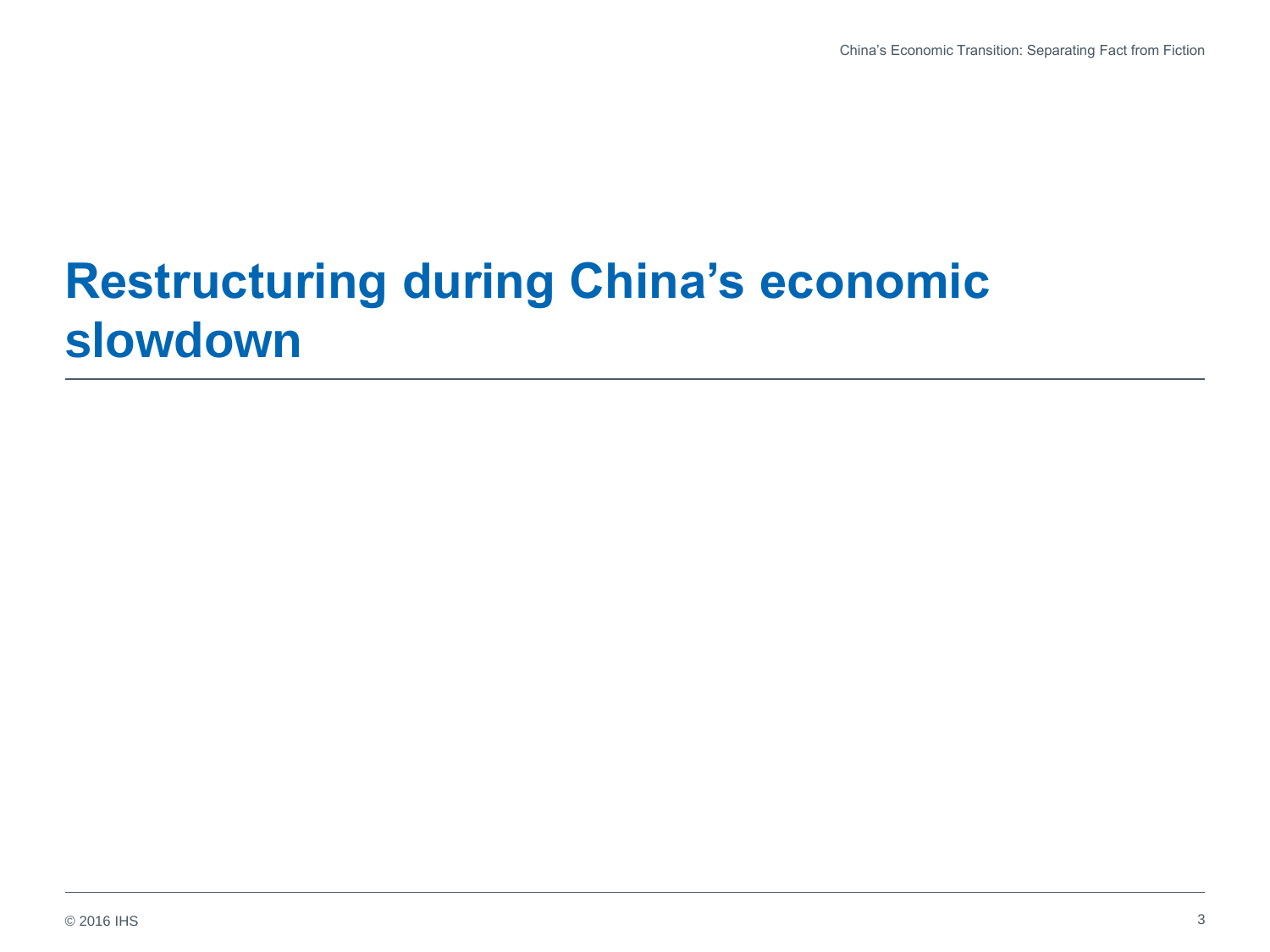### **Slowing growth concentrated in China's traditional industrial and construction sectors**

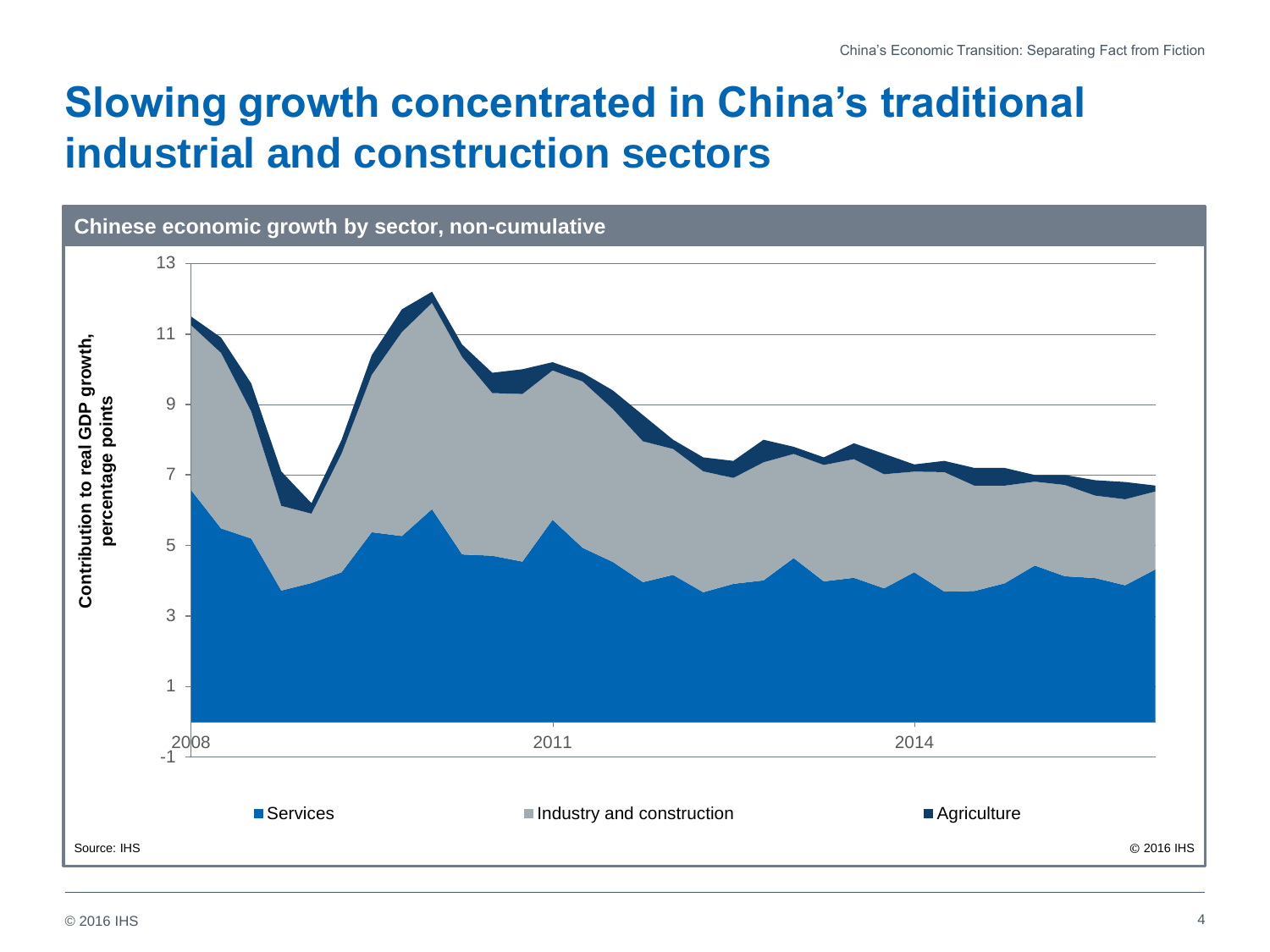### **Industrial sector output and profit growth mismatch reveals distortions in state-led industries**

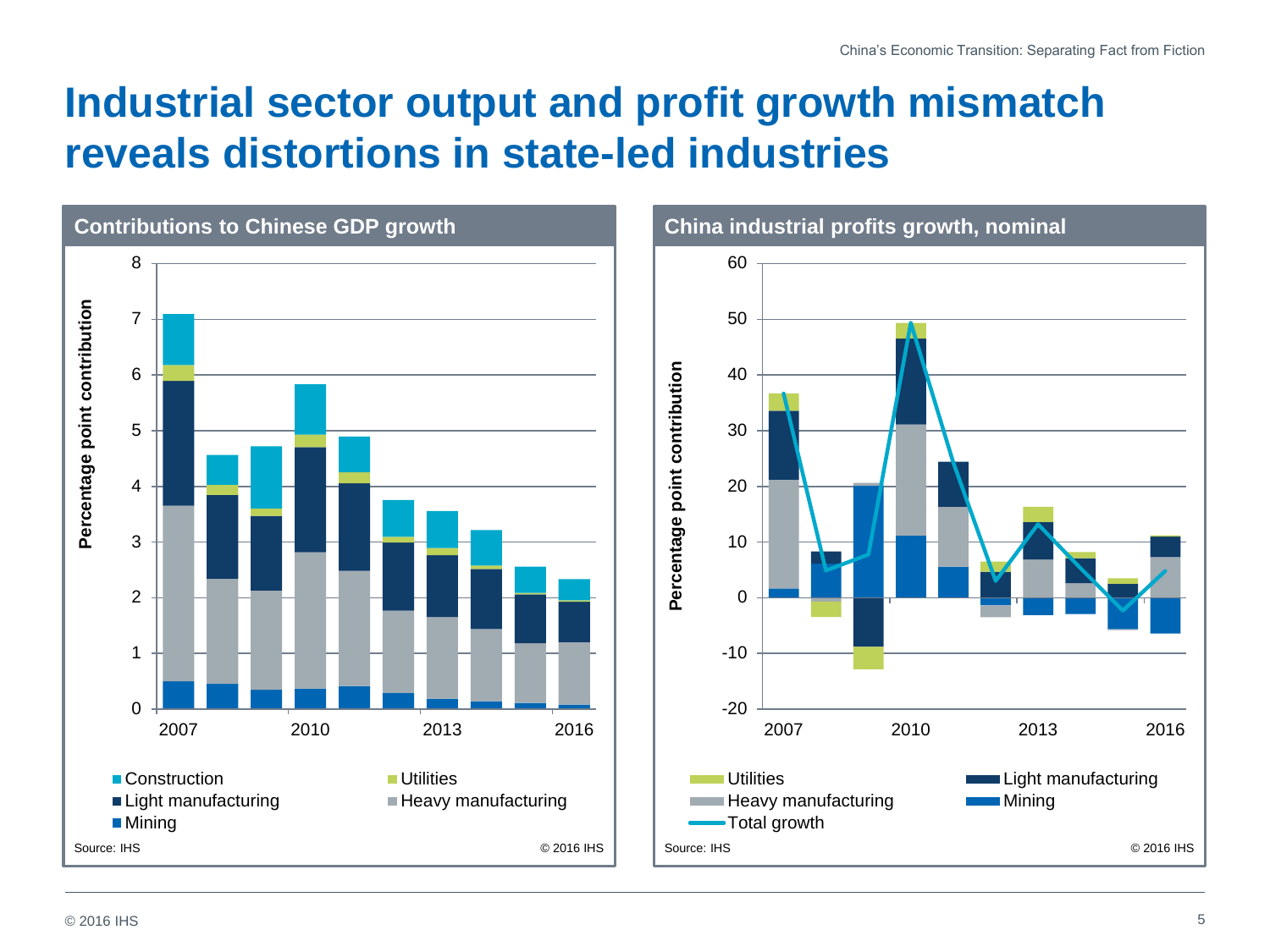### **Investment in underperforming traditional sectors slowed markedly since 2011**

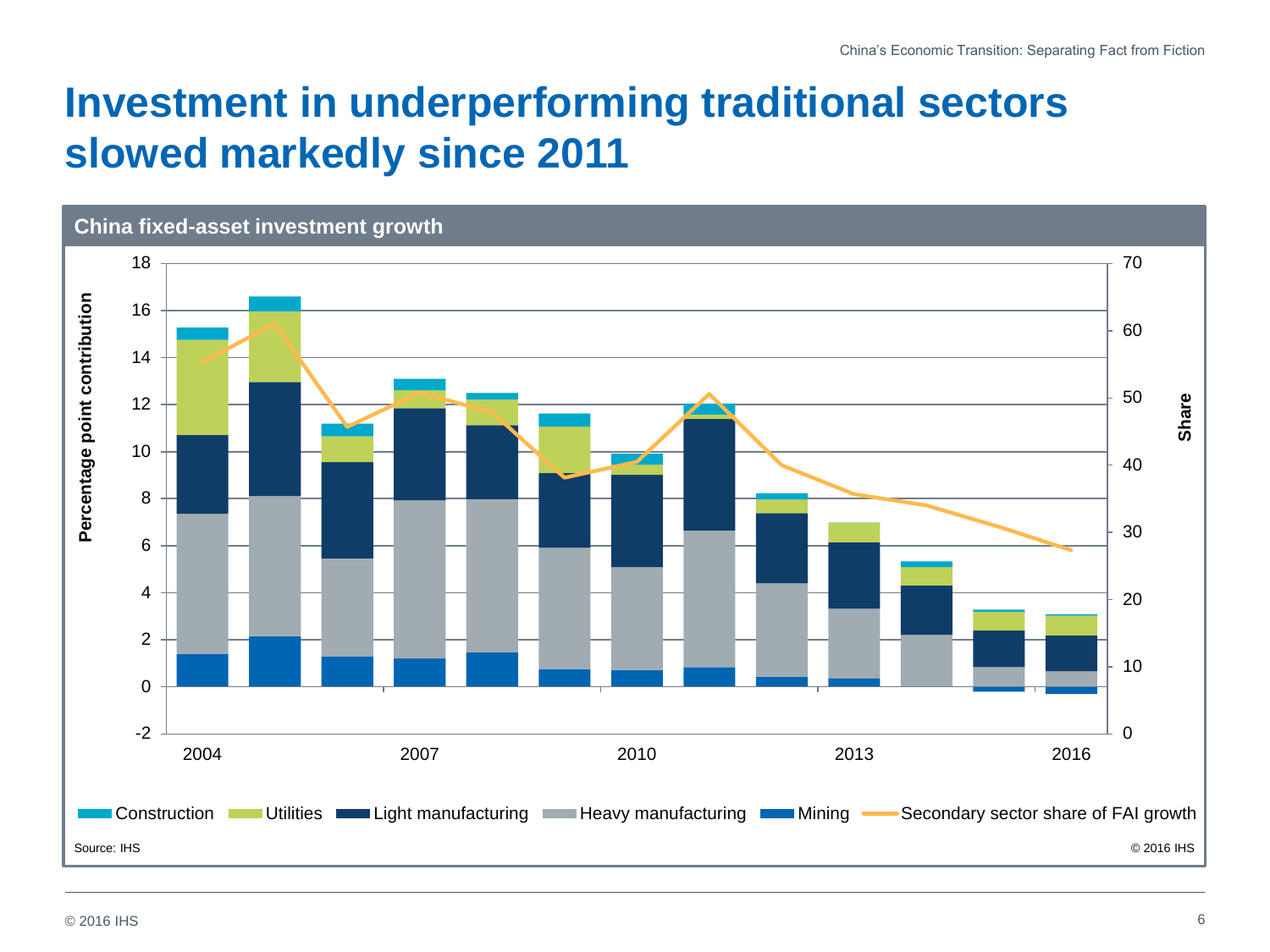### **Year on year growth returns for real estate activity, levels data less encouraging to upstream suppliers**

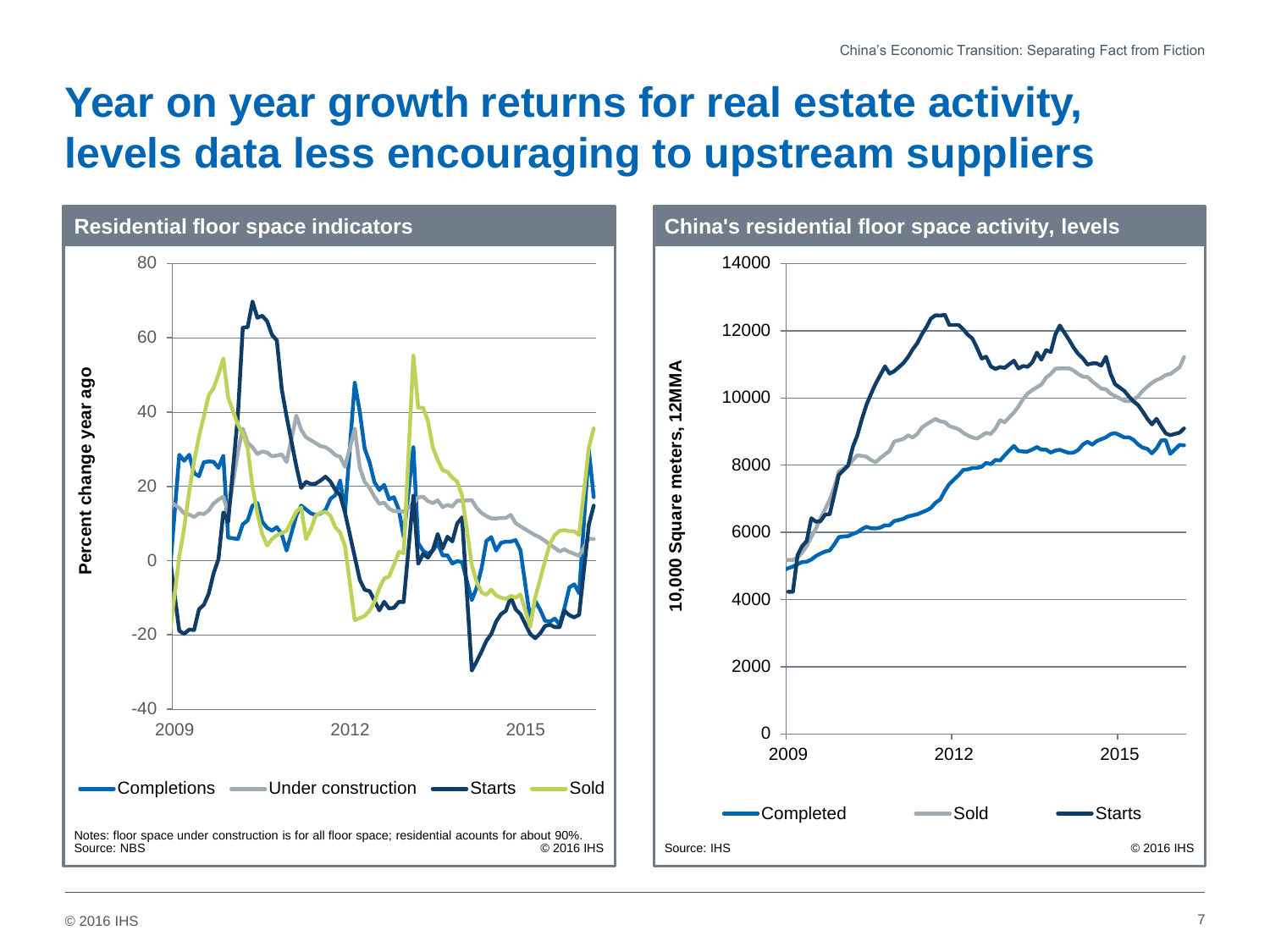### **China's service sector relatively stable, but not immune to slowdown and restructuring**

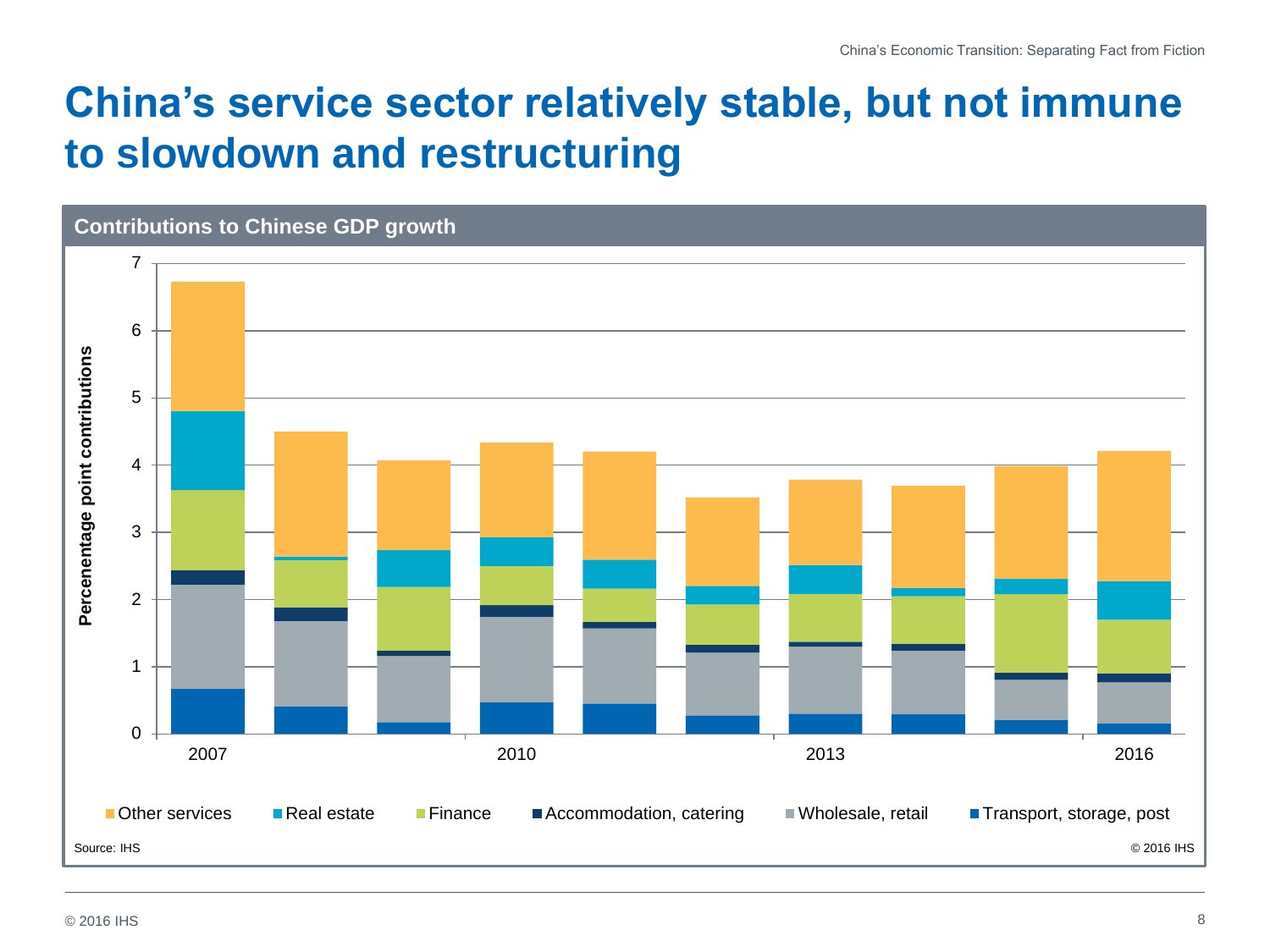### **Slowing service sector investment is primarily due to real estate sector correction**

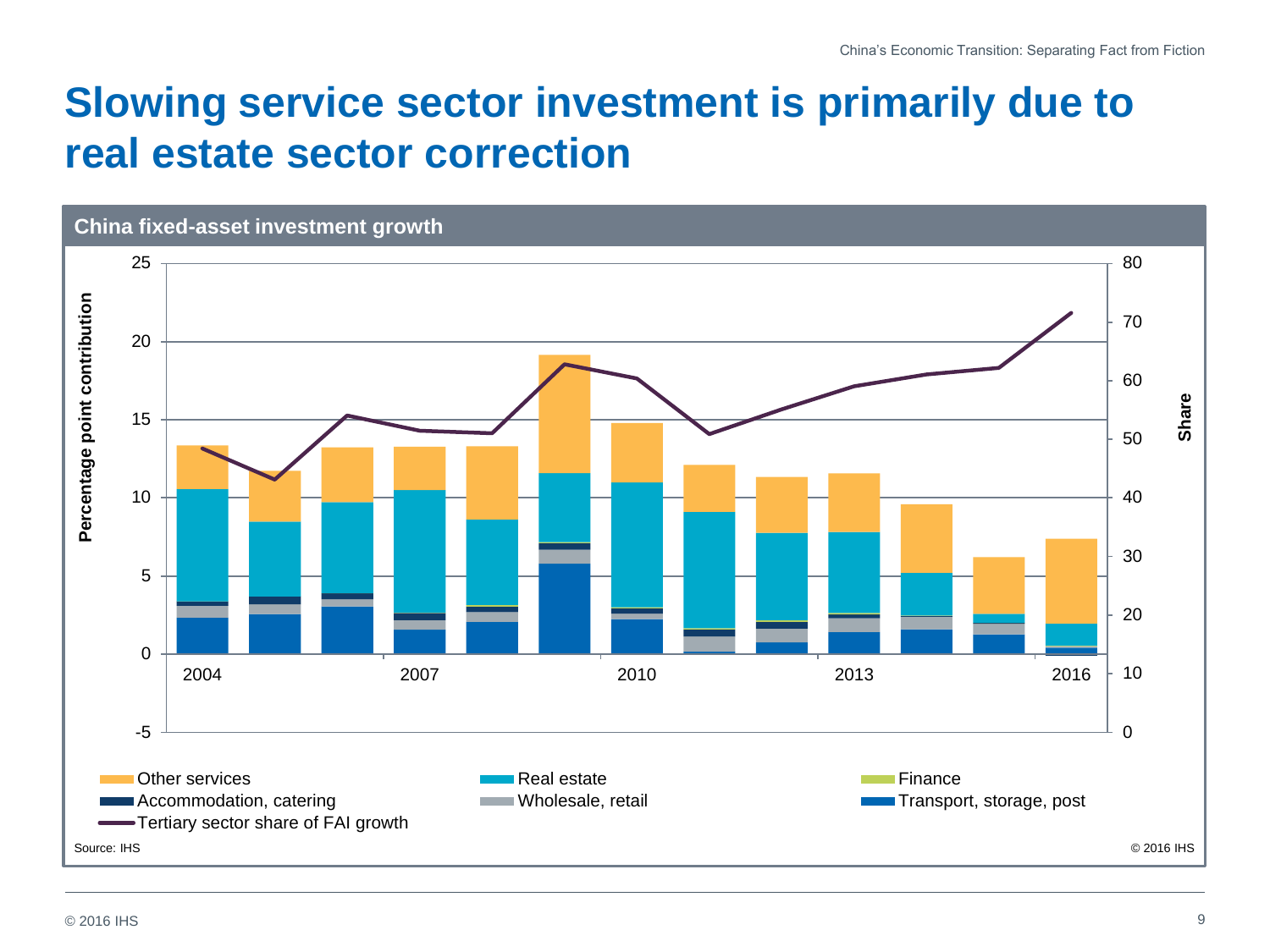## **Reform during China's economic slowdown**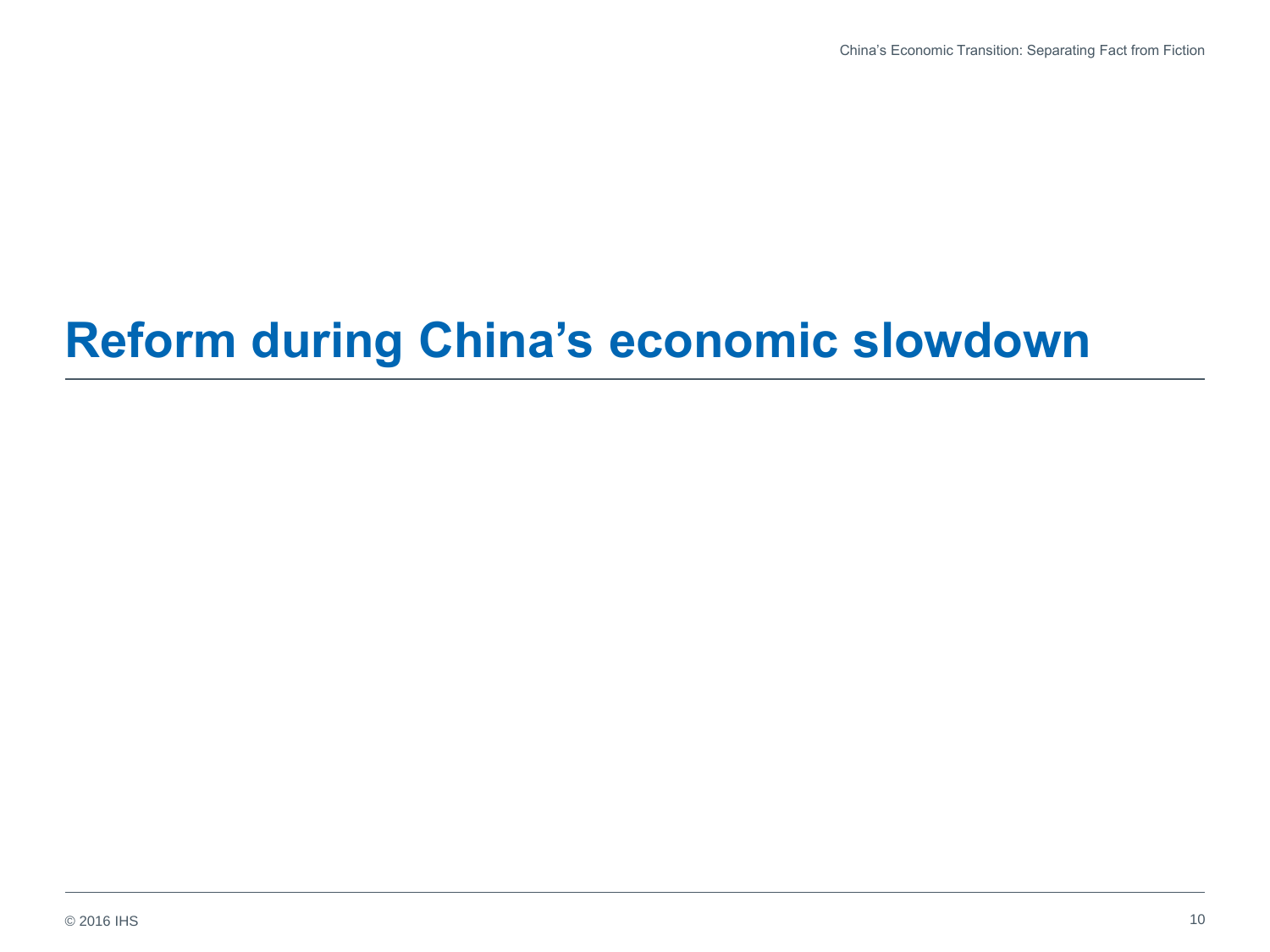### **Reform priority 1: supply side correction**

#### **2020 capacity reduction targets:**

- **Steel**: cut 150-200 million tonnes, consolidate ownership from 300 to 5 conglomerates by 2025
- **Cement**: cut 200 million tonnes
- **Glass**: cut 200 million cases
- **Coal mining**: cut 700 million tonnes

CNY 100 billion fund established for unemployment during 2016-17 alone, 1.8 million steel and coal sector layoffs confirmed, rumors that layoffs will reach 6 million

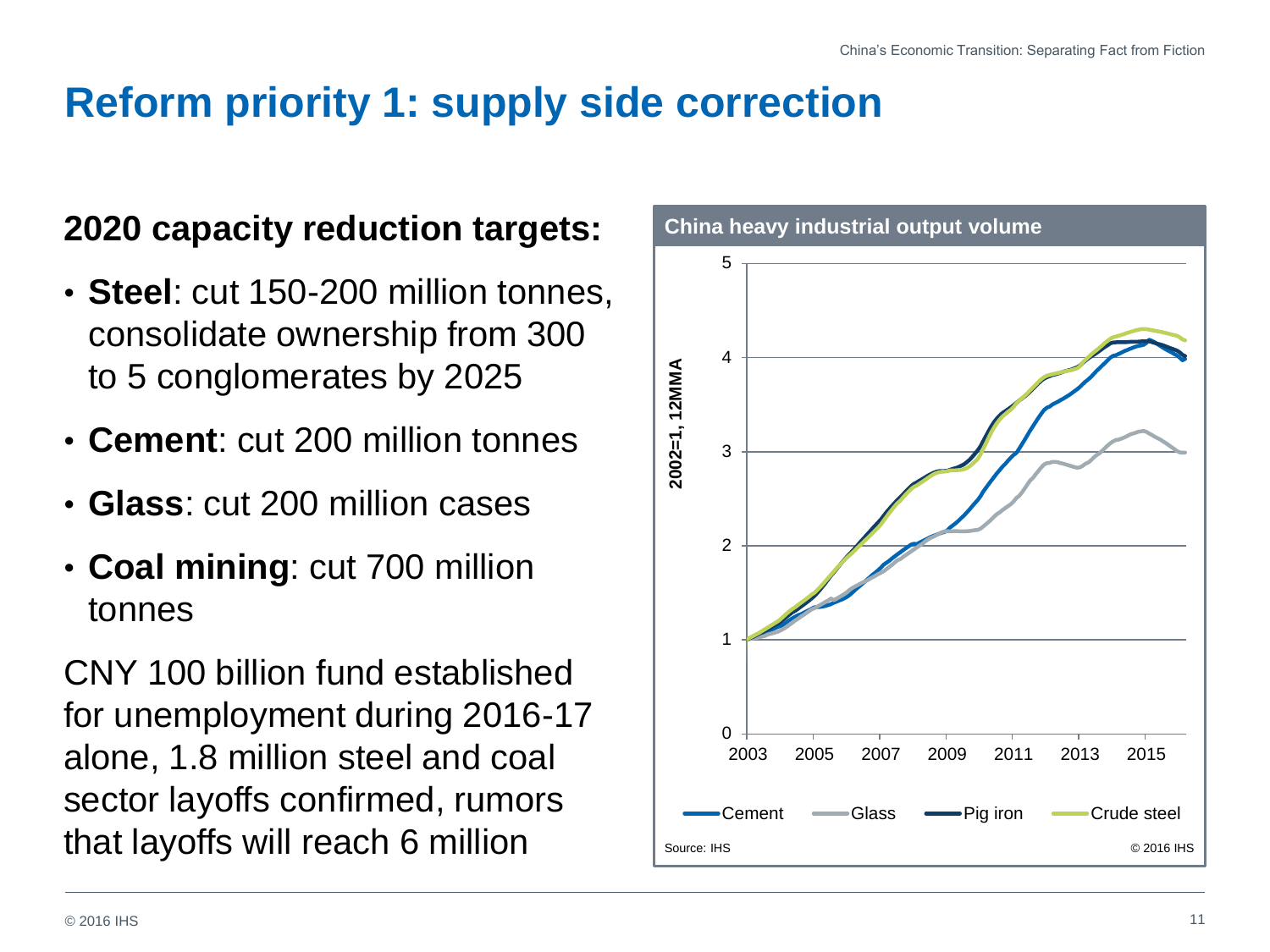### **Reform priority 2: SOE reform**

#### **Ownership reform**

- **Competitive SOEs**  state takes a absolute minority ownership, exit from SASAC system
- **Public SOEs**  state maintains a relative majority
- **Strategic/"functional" SOEs**  state maintains absolute majority

### **Managerial reform**

• Professionalize management, increase authority of board, increase linkage between salaries and profitability

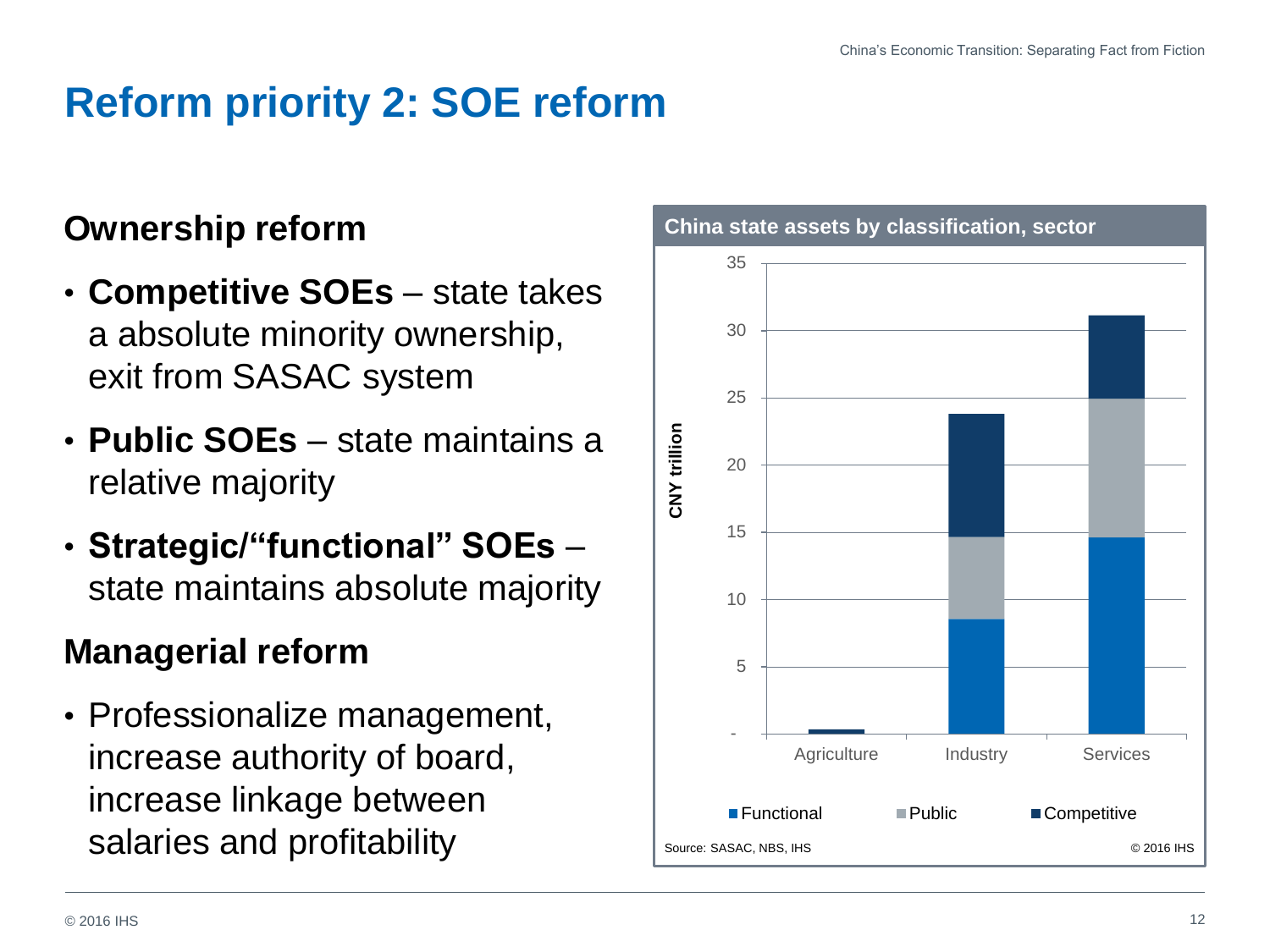### **Reform priority 3: market entry**

- Reduce barriers to market entry for private domestic investors
	- 2014 Company Law Reform
	- 2013-? central government campaign to reduce approval bottlenecks in Beijing, canceling or delegating to local authorities
	- 2015-17 transparency campaign at local government level
- Increase foreign investment access
	- 2015 revised FDI catalog
	- 2014-20 bilateral trade and investment agreements

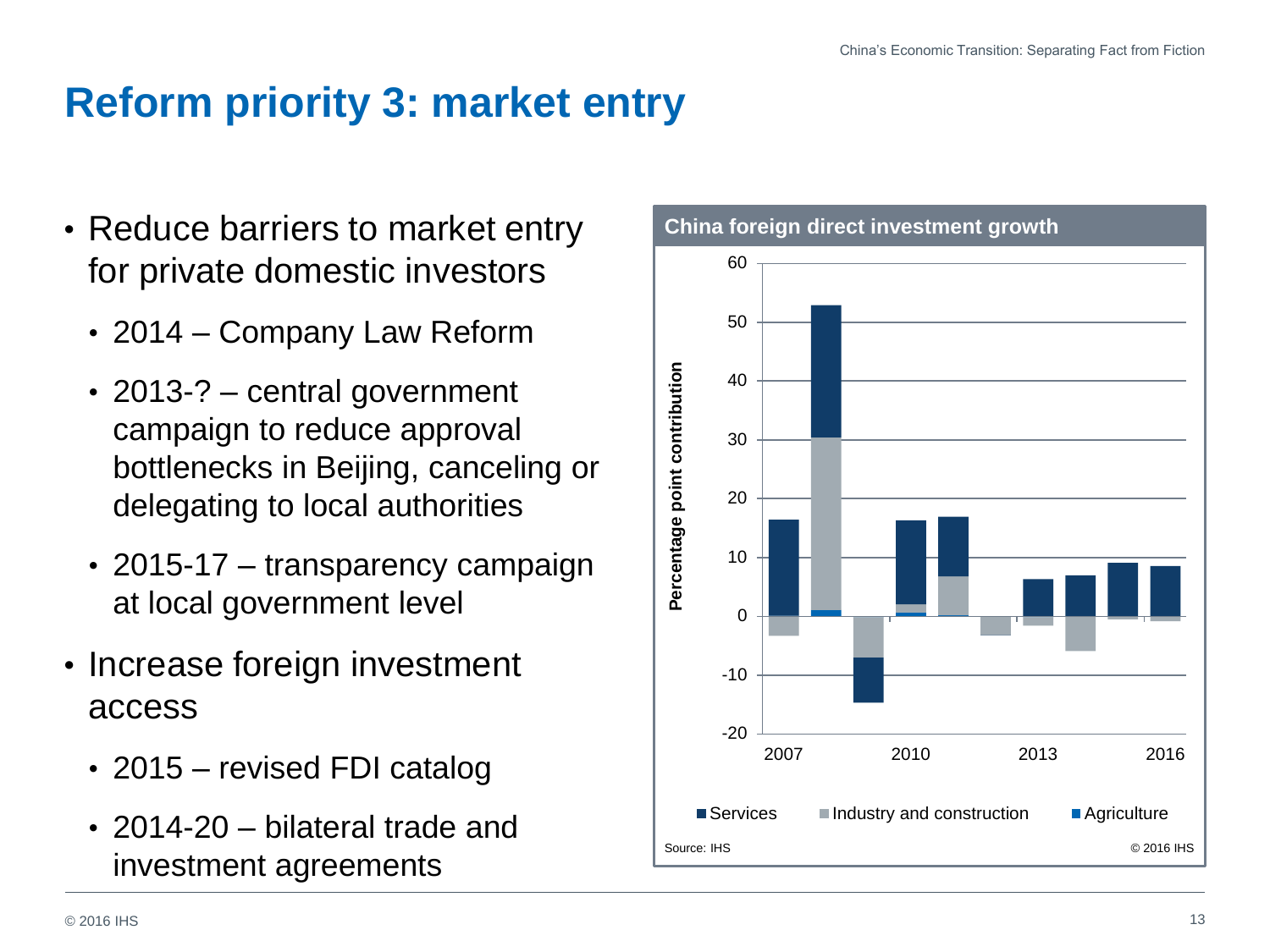### **China's 13th Five Year Plan an admission of a weaker growth outlook, shift towards new but small sectors**

Growth targets 2016-20 (2011-15 actual):

- Real GDP: 6.5% (7.8%)
- Labor productivity: 6.6% (7.5%)
- Services share: 56% (50.5%)

Implied targets:

- Nominal GDP: 6.5% (10.6%)
- Nominal services: 8.7% (13.6%)
- Services share of growth: 70% (60%)

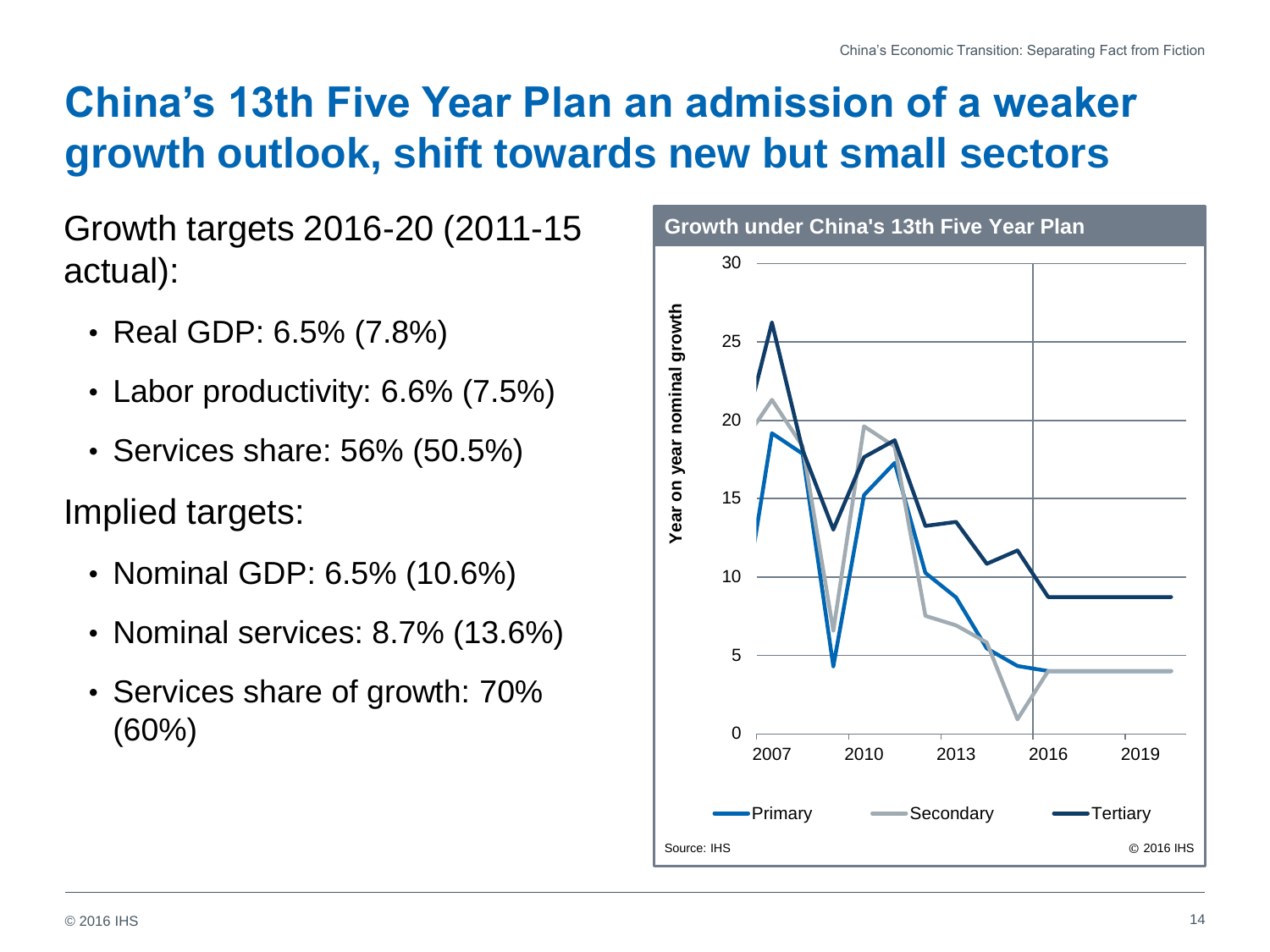### **China economic outlook**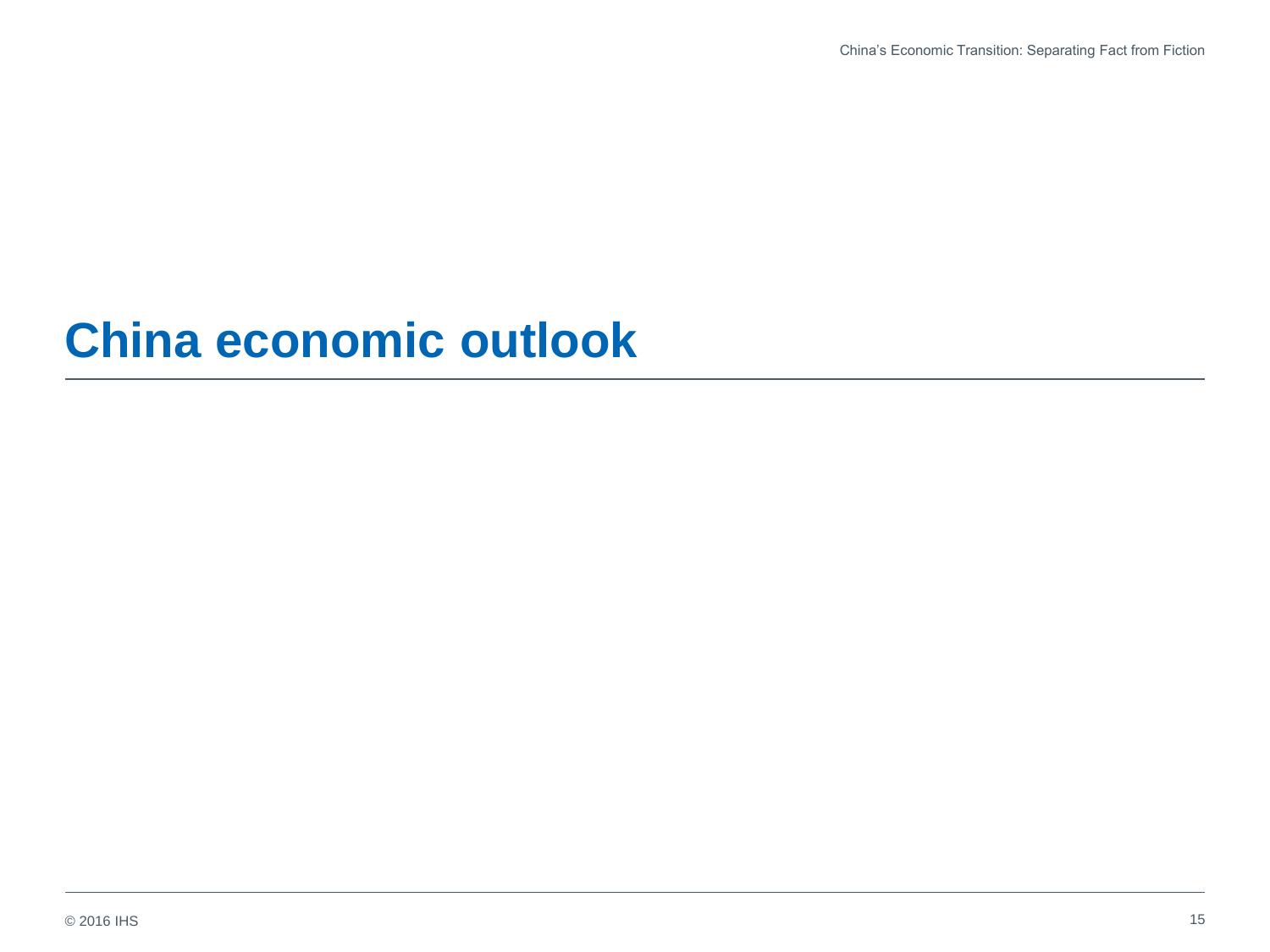### **China economic outlook**

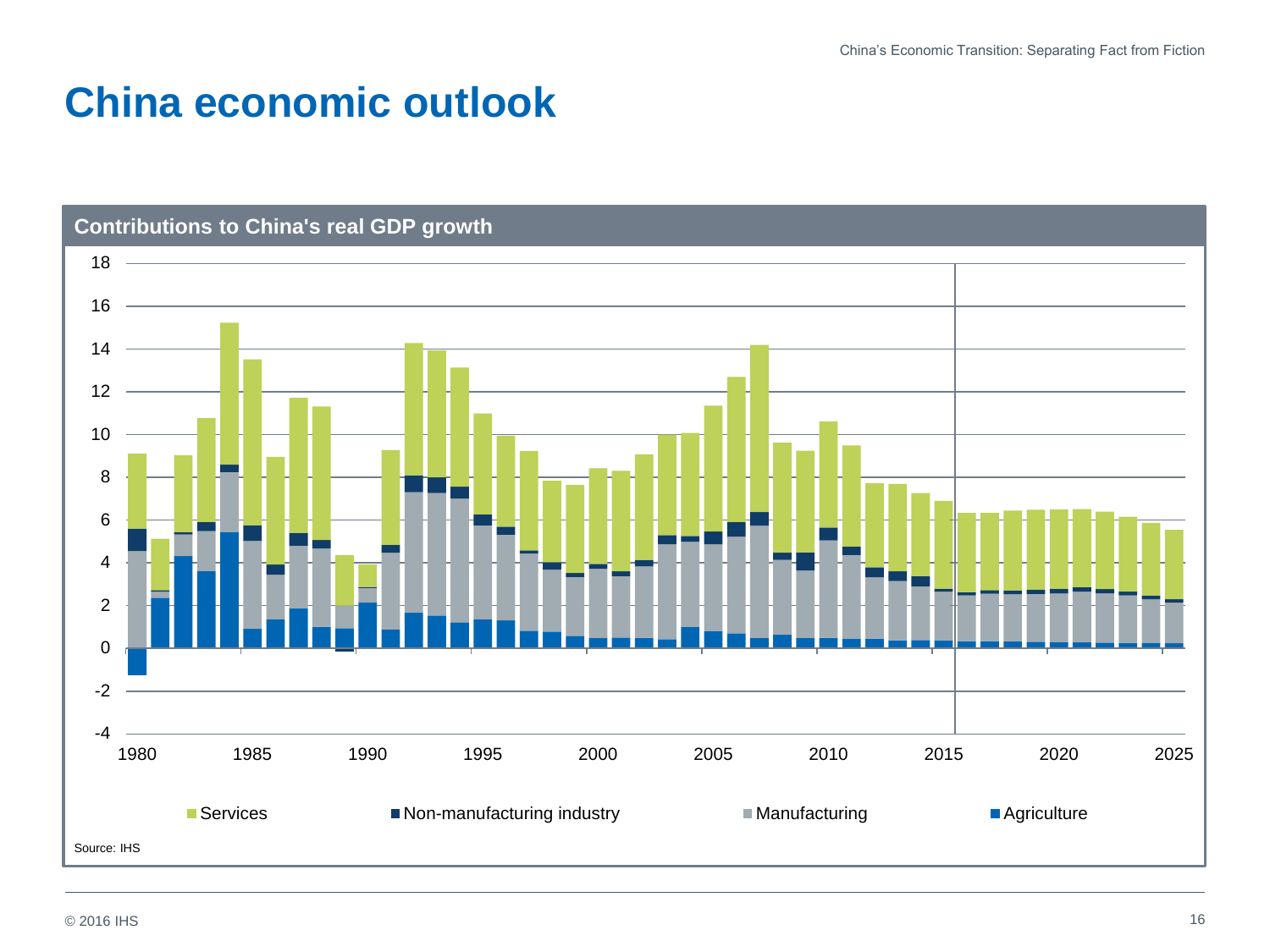### **Sources**



#### • IHS Country Intelligence • IHS China Regional Service

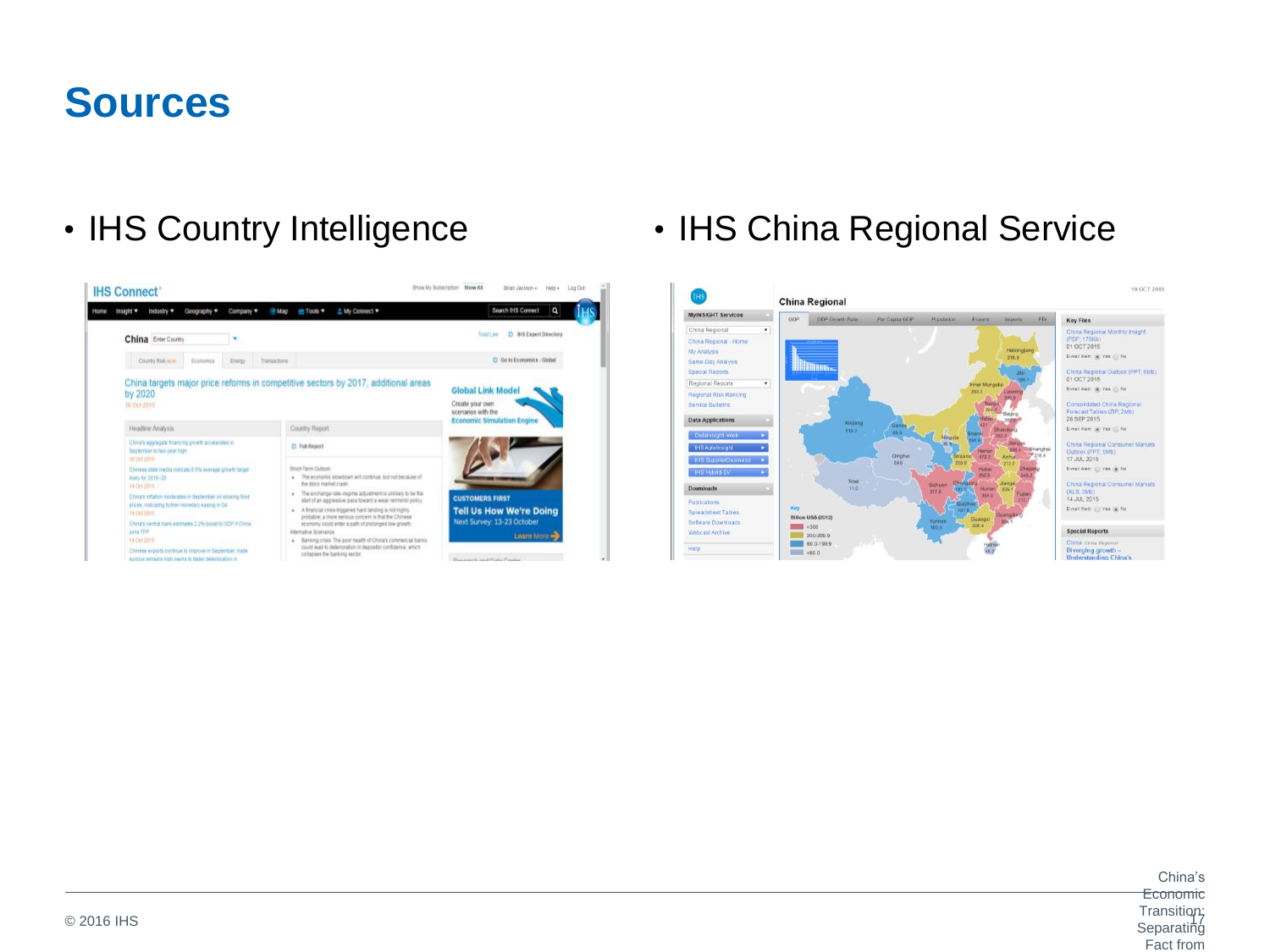China's Economic Transition: Separating Fact from Fiction

# **Q & A**